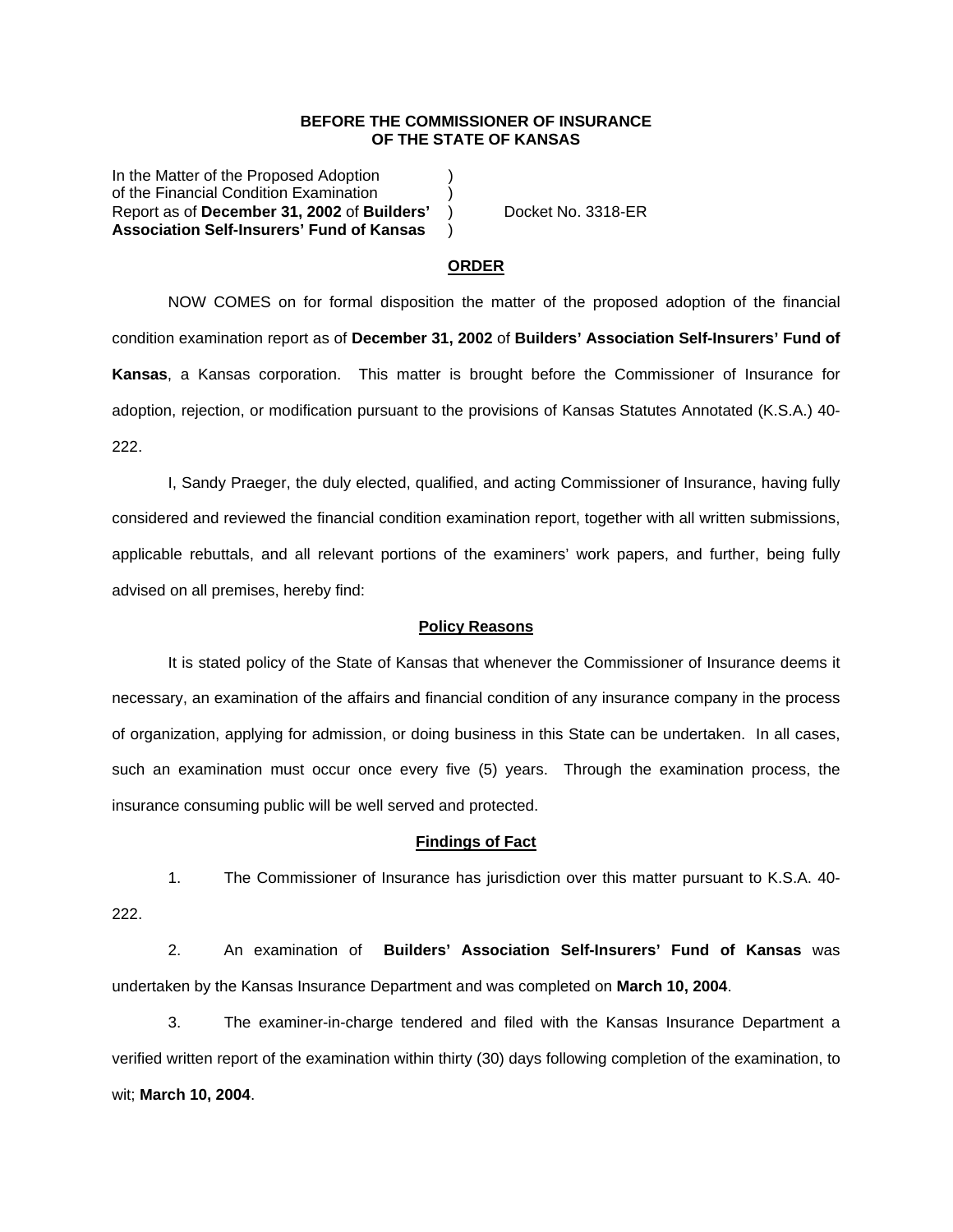4. Following receipt of the verified report, the Kansas Insurance Department transmitted the report to **Builders' Association Self-Insurers' Fund of Kansas** on **March 12, 2004**, with a duly executed notice advising the company of its opportunity to prepare and submit to the Kansas Insurance Department a written submission or rebuttal with respect to any and all matters contained in the report. **Builders' Association Self-Insurers' Fund of Kansas** was further advised that any written submission or rebuttal needed to be filed with the Kansas Insurance Department no later than thirty (30) days after receipt of the verified report.

 5. **Builders' Association Self-Insurers' Fund of Kansas** filed a written **rebuttal** of the verified report on **April 9, 2004**.

 6. The Kansas Insurance Department transmitted the revised report to **Builders' Association Self-Insurers' Fund of Kansas** on **April 12, 2004**, with a duly executed notice advising the company of its opportunity to prepare and submit to the Kansas Insurance Department a written submission or rebuttal with respect to any and all matters contained in the report. **Builders' Association Self-Insurers' Fund of Kansas** was further advised that any written submission or rebuttal needed to be filed with the Kansas Insurance Department no later than thirty (30) days after receipt of the verified report.

 7. **Builders' Association Self-Insurers' Fund of Kansas** filed a written **acceptance** of the verified report on **April 19, 2004**.

 8. Based upon the written submission tendered by **Builders' Association Self-Insurers' Fund of Kansas**, the company **had no exceptions** to matters contained in the verified report.

 9. Within thirty (30) days of the end of the time period allowed for written submission or rebuttal, the Commissioner of Insurance fully reviewed the report, together with all written submissions and rebuttals provided by **Builders' Association Self-Insurers' Fund of Kansas**. The Commissioner of Insurance further reviewed all relevant workpapers.

 10. No other written submissions or rebuttals were submitted by **Builders' Association Self-Insurers' Fund of Kansas**.

## **Conclusion of Law**

11. K.S.A. 40-222(d)(2) provides: